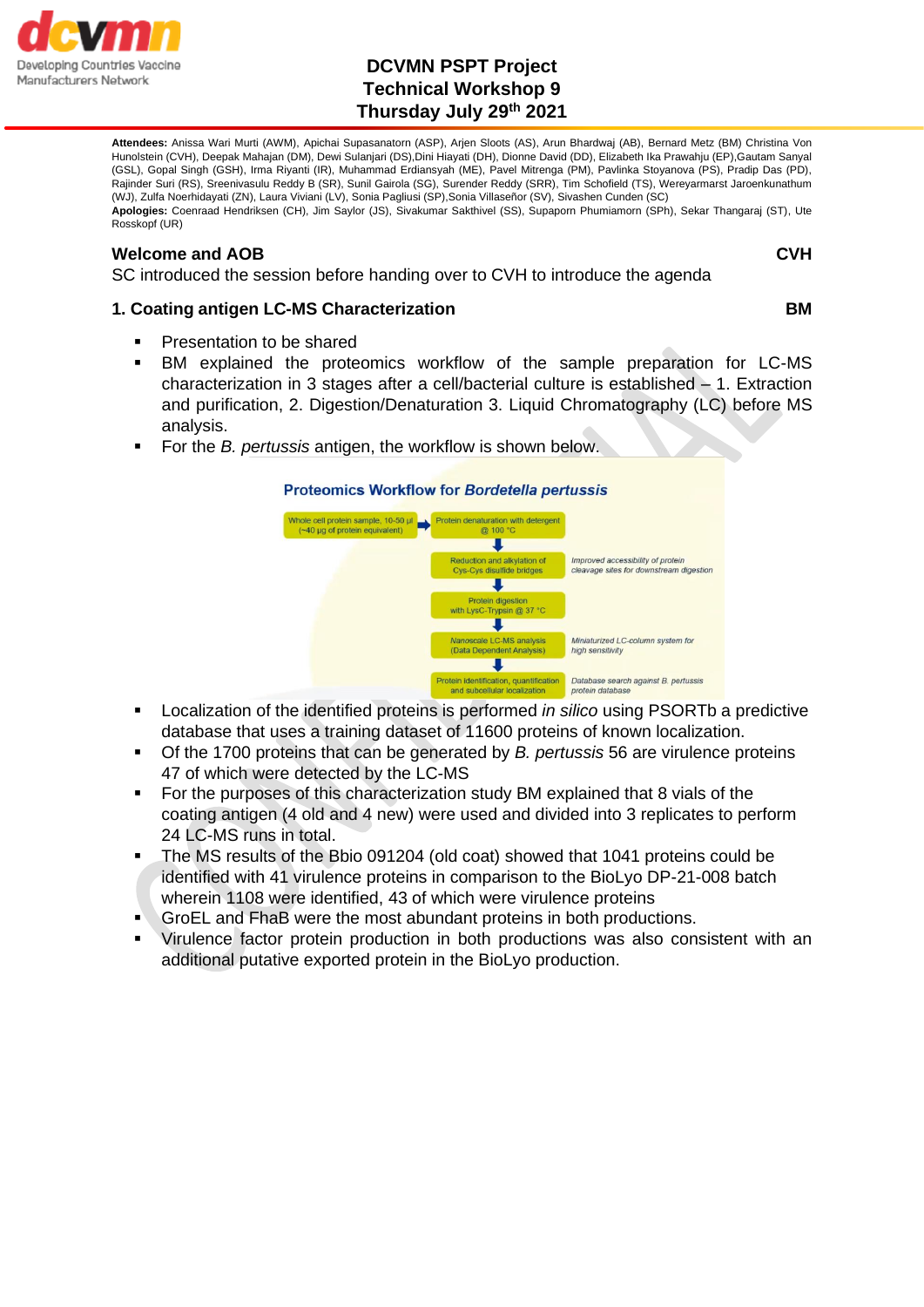

# **DCVMN PSPT Project Technical Workshop 9 Thursday July 29th 2021**



Main conclusion is that the expression profiles of both productions are very similar. Nevertheless, there are differences on the individual protein level. For example, in the top 10 virulence proteins, Fha was present in higher amounts in batch 091204, whereas amounts of Vag8 were higher in batch DP-21-008. In addition, Cya and BP2924 were present in DP-21-008, but (almost) undetectable in batch 091204. The amounts of the six remaining top10 proteins were the same.



## *Consortium comments*

Looking at the top 2 expressed virulence factors CVH asked BM the localization of the virulence proteins. BM stated that the FhaB and Vag8 proteins are located on the surface and are most likely to be virulence factors for which antibodies are generated in mice along with BrkA. AS added that Sphb1 and Prn are also outer membrane proteins/receptors. SG asked how the surfactant/detergent and restriction enzymes were selected. BM stated that trypsin is a standard digestion enzyme used that cleaves after Lys or Arg which due to their charge profile allows the resultant peptide to be easily measured in the MS. Other proteases can also be used, like chymotrypsin. As for the detergent (Rapi-gest (Waters Corporation)) this was selected due to the ability to improve enzymatic digestion of proteins, while at the same time being compatible with LC-MS (it hydrolyzes under acidic conditions, such as in acetic or formic acid, into non-interfering by-products). GSL asked BM the sensitivity of the study. BM replied that the detection is approximately 10 ppm. PS asked if this study has been performed on other species of *Bordetella* (parapertussis). BM replied that no data has been collected for other species yet. GSH asked BM if the toxin protein was also measured. BM stated that due to it being a secreted protein this would normally be an extremely low amount. AS added that while the toxin is found in low amounts the subunits of the PTx secretion machinery can be measured such as Ptlc.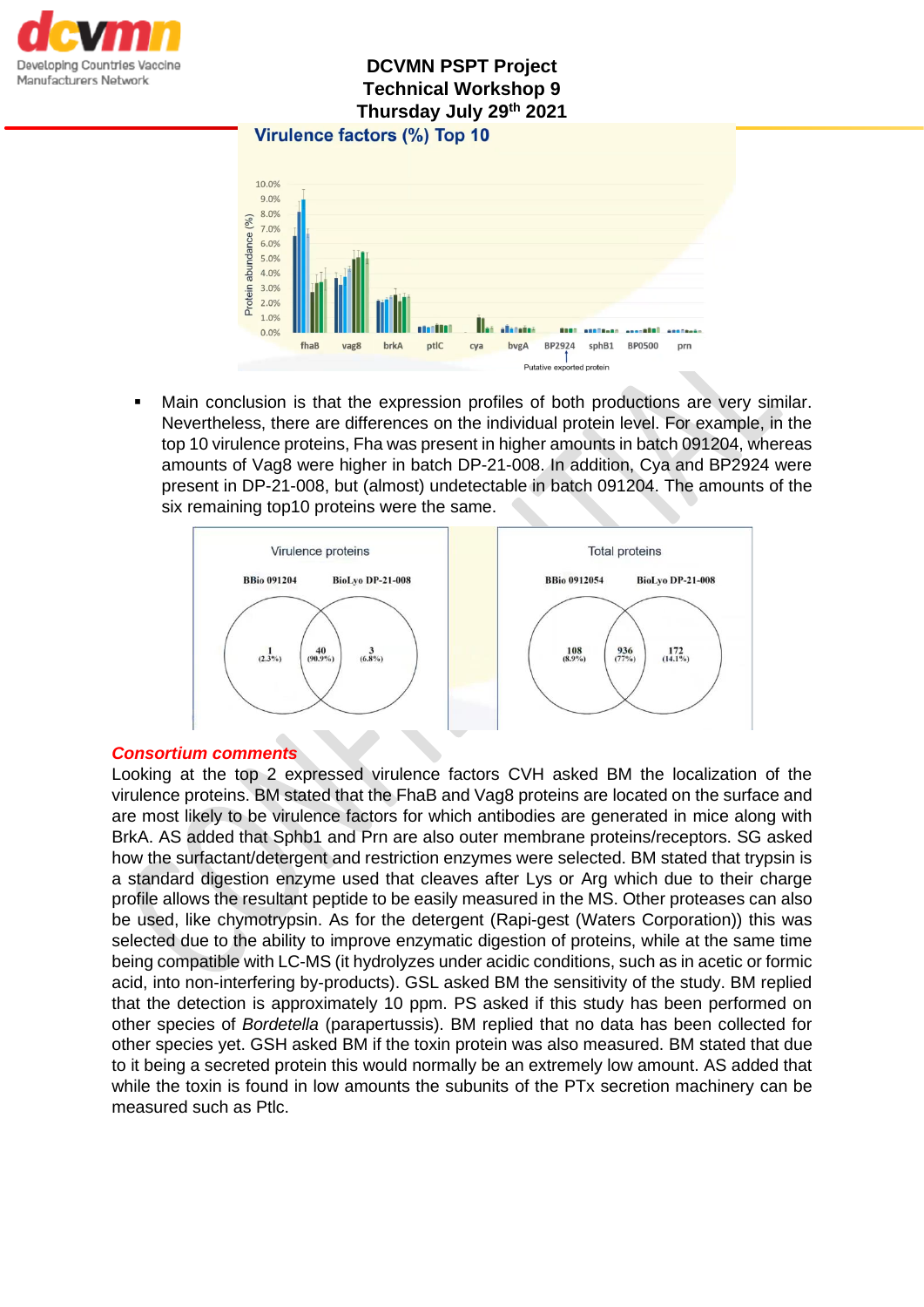

#### **2. PSPT Project Update SC 2. PSPT Project Update**

# **Change in number of Participating Laboratories**

- Due to difficulties faced in acquiring the coating antigen, 1 laboratory will not be able to perform the testing phase but will still remain part of the consortium.
- If possible, the laboratory will plan full validation activities in the future dependent on the outcome of the PSPT study.

### **Data collection platform**

### *Before Testing Survey –* Operational

All participants completed the before testing survey and given indication of mice usage (No. per group and number of groups per dilution)

*During Testing –* Operational

- Proposed log/lab book for collection of relevant meta data has been reviewed by the SG and finalized
- Participants to receive the lab books shortly after PSPT Technical Workshop 9

*PSPT Results –* Completed

- Results spreadsheet to be finalized by Intravacc.
- Results page on the platform has been updated and should be ready to receive first round of results

### **3. Laboratories: status of activities**

#### **1. CDSCO Kasauli India**

- Alteration of FL3 batch has already commenced
- Immunization of animals planned for 10<sup>th</sup> of August

### **2. Bharat Biotech**

- **•** Immunization completed
- Alteration of FL3 batch to be completed 5<sup>th</sup> August
- Full test underway  $2<sup>nd</sup>$  week of August
- Final results for the ELISA to be expected mid-September

#### **3. BioFarma**

- Immunization to take place on 5<sup>th</sup> August 02 September
- Alteration of FL3 batch to be completed  $30<sup>th</sup>$  July
- ELISA to be carried out on the 6<sup>th</sup> and 7<sup>th</sup> September

#### **4. Biological E Limited**

- Immunization and study to commence on 5<sup>th</sup> August
- Alteration of FL3 batch to be completed on  $3<sup>rd</sup>$  August
- All mice contamination tests have been performed and were negative

#### **5. BulBio**

- $KT$  of sentinel mice to be performed  $24<sup>th</sup>$  of August
- Alteration of FL3 batch completed  $28<sup>th</sup>$  July
- Queries regarding the reagents to be confirmed offline with advice

## **6. Department of Medical Sciences Thailand**

- Immunization completed and sera extracted
- Sentinel mice have already been screened with no contamination
- KT have been performed
- **ELISA will be completed in August**
- Results expected end of August
- **7. NCL Indonesia**
	- $KT$  tests 13<sup>th</sup> August- 10<sup>th</sup> September
	- Immunization  $20^{th}$  August  $17^{th}$  September